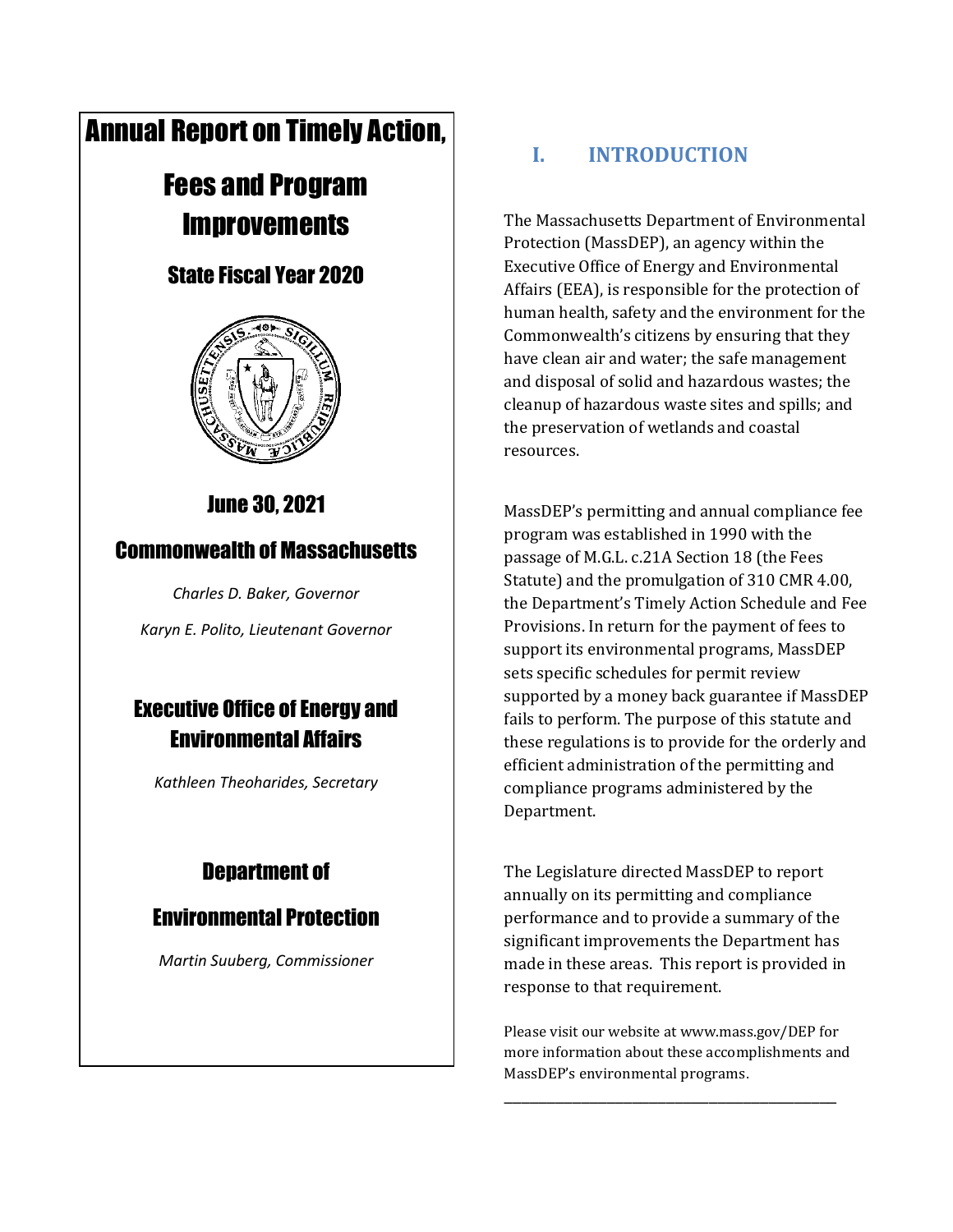#### **II. HIGHLIGHTS OF MassDEP ACCOMPLISHMENTS: SFY2020**

State Fiscal Year 2020 marked the 50<sup>th</sup> anniversary of Earth Day but may be remembered more for unique disruptive challenges: a global pandemic, focused awareness on equity and environmental justice, protests and institutionalized inequalities, and increased concern and understanding of a class of emerging contaminants known as PFAS. MassDEP's responses to these challenges and others are detailed below.

#### **Work during the Coronavirus COVID-19 Pandemic**

In the second half of fiscal year 2020, a novel Coronavirus rapidly spread around the world. In March 2020 the Coronavirus – COVID-19 pandemic resulted in Governor Baker issuing public health orders closing state offices. The agency, like other parts of state government and the economy, adapted by necessity with the development of a transformational work strategy for all MassDEP employees. Throughout the world, the United States, and Massachusetts, lives have been changed dramatically as the pandemic prompted restructured institutions and lives. MassDEP supported its regulated communities in a variety of ways, including continued emergency response work, regular Commissioner calls with specific sectors, and distribution of personal protective equipment for essential drinking water and wastewater personnel.

MassDEP staff addressed COVID-19 driven changes in the fourth quarter of SFY2020 by initially switching to remotely working from home as guided by Governor Baker's orders. Plans were then developed for coverage of essential tasks. The Emergency Response group continued its regular field deployments, while other field work was paused while new safety protocols were developed for inspections and site visits. Protocols were developed for inspections and enforcement activities that ensure the safety of all people involved, and increased reliance on alternative compliance verification methods were created – such as virtual inspections using video platforms. The information technology group, working with EEA and the Executive Office of Technology Services and Security (EOTSS), provided needed IT capabilities while working remotely, and additional security measures were enabled for accessing office materials from home computers. Information provided on-line through the EOEEA data portal, and the online permitting systems smoothly, demonstrating that the future envisioned for online data sources is essential, and can be effective for the public and agency staff.

### **Equity and Environmental Justice**

The agency is committed to ensuring a diverse and inclusive workplace culture, and has worked to provide consistent outreach to affected communities when considering key environmental decisions that would affect environmental justice populations. MassDEP will continue to work with other agencies to implement the Secretary's Environmental Justice Policy and develop an agency specific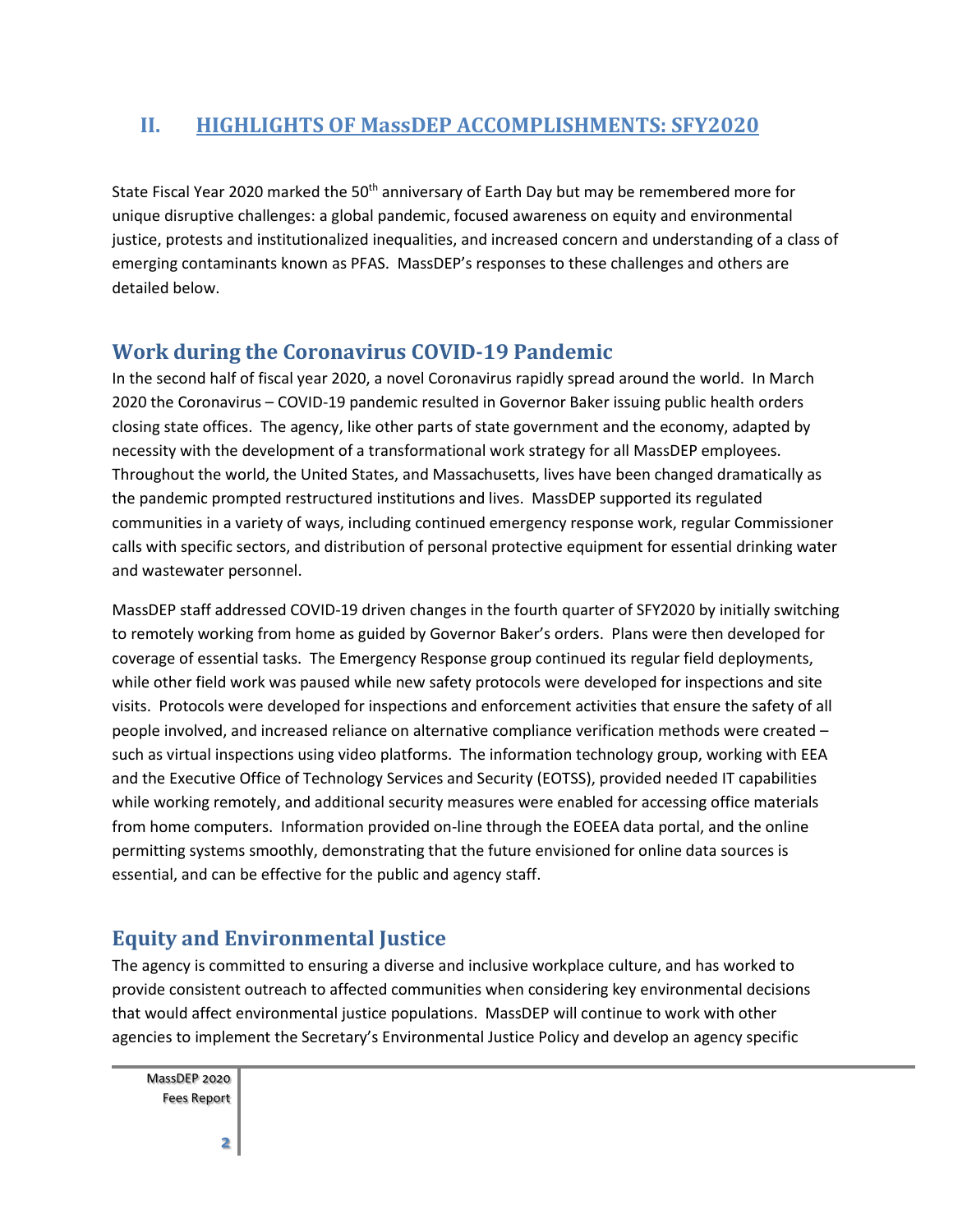Strategy for this cross cutting work. Training on engagement and public outreach has been brought to each Bureau and Regional Office and project specific involvement plans are now included as integral parts of our key agency activities. More work has to be done, and the agency is committed to ensuring opportunities for engagement, and promoting an equitable distribution of environmental benefits to all residents of the Commonwealth.

### **Emerging Contaminants: PFAS**

Knowledge of chemicals known as per and polyfluoroalkyl substances, or "PFAS", and their effects on human health and the environment advanced rapidly, also demanding long established environmental programs to consider these new compounds. MassDEP followed the developing science, reviewed new research and worked on program development in a variety of agency programs. Efforts included creating new standards through regulatory promulgation, supporting waste site cleanup work, providing funding for monitoring of PFAS in drinking water and for new treatment systems, and collecting unused PFAS products to ensure they are not released to the environment.

Throughout the year MassDEP continued to increase its understanding and respond to the effects of PFAS. Work was initially focused on locations in the state where PFAS has been found – at waste sites and in drinking water.

- ❖ The Bureau of Waste Site Clean Up (BWSC) promulgated reportable concentrations and cleanup standards for 6 PFAS compounds (PFAS6) on December 27, 2019 and continues to oversee the work of Licensed Site Professionals making clean up decisions for those sites.
- ❖ The Bureau of Water Resources (BWR) Drinking Water Program followed with its work to establish a Massachusetts Maximum Contaminant Level (MCL) for drinking water. That standard proposed in December 2019 enjoyed a robust comment period and high level of stakeholder involvement. A final drinking water MCL was established for 6 PFAS compounds ("PFAS6") on October 2, 2020.
- ❖ Drinking Water Laboratory certification for PFAS was established on June 12, 2020 and offered through the Lab Certification Program for interested laboratories.
- ❖ The agency also supported a program to collect unused firefighting foam with PFAS from across the commonwealth to prevent its release to the environment. A total of 199,262 pounds or 23,021 gallons of legacy concentrate foam was collected and destroyed as of June 30, 2020.

The FY19 Supplemental Budget included \$8.4 million in funding for PFAS testing of public drinking water sources as well as other PFAS related efforts, including grants for the design of PFAS treatment. PFAS testing is available to all Public Water Suppliers (PWSs) and selected owners of private wells that are representative of conditions in municipalities that are not served by public systems. In FY2020 the grants for treatment design programs were initiated. To date, 385 PWSs have signed up for free sampling, and 351 of these have been sampled or are in the process of taking samples.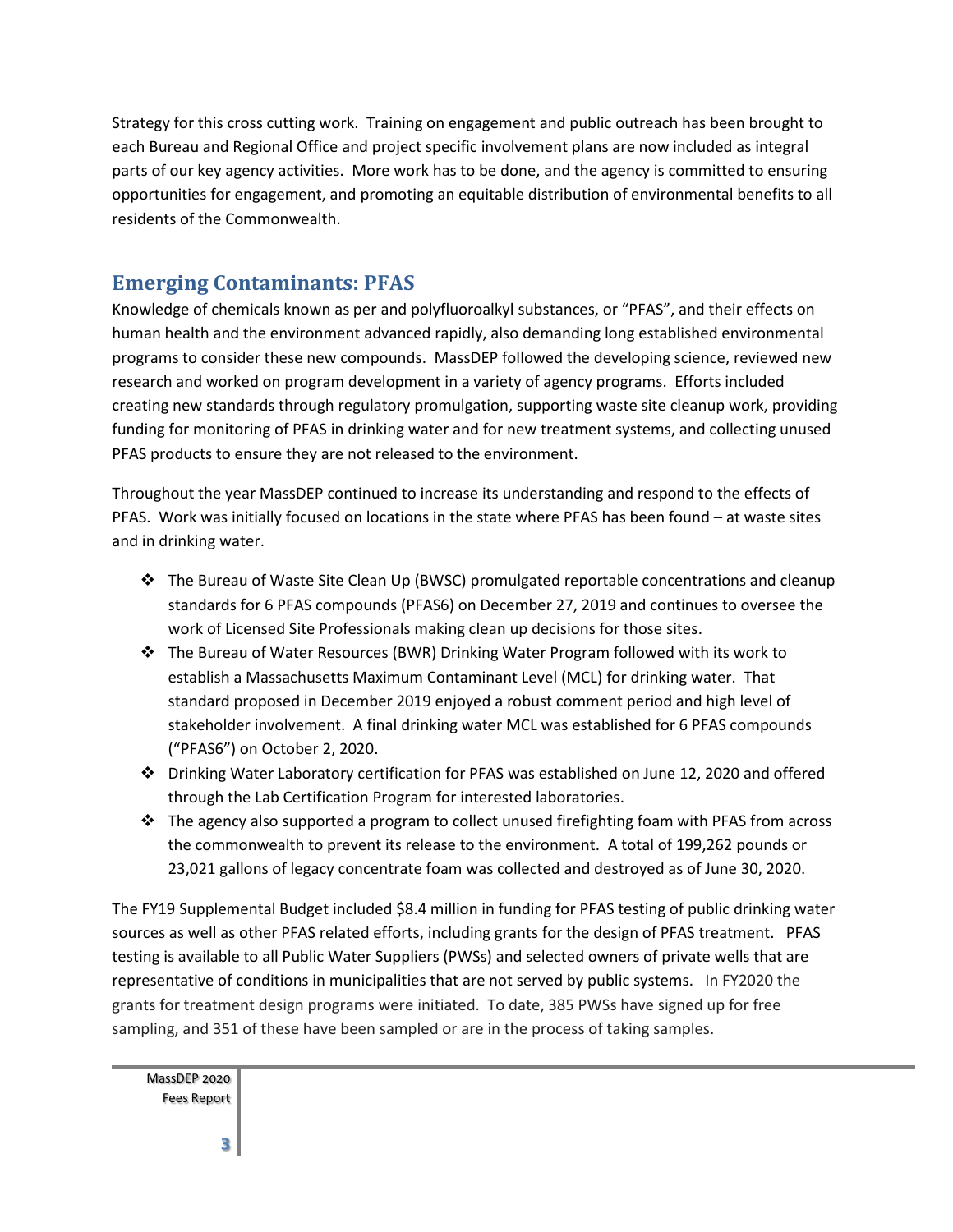- A total of \$5 million of the \$8.4 million supplemental budget has been allocated to support the design of PFAS treatment systems at PWSs with water that exceeds the PFAS MMCL.
- In September 2020, Round 1 of PFAS treatment planning and design grants awarded \$2 million to 10 communities to reimburse or pay for new work to plan and design facilities that help address impacts of PFAS6 on drinking water supplies. Those projects are underway.
- In March 2021, Round 2 awarded \$3 million in grant funding to 17 communities.
- The supplemental budget also included \$10.65 million to support zero-percent interest loans for PWSs to install treatment for PFAS removal. A list of the 30 PWS's with exceedances and PWS's that have received Drinking Water State Revolving Fund loans is available on the MassDEP PFAS webpage <https://www.mass.gov/info-details/per-and-polyfluoroalkyl-substances-pfas> (see story map).
- Significant information technology improvements are underway to enable online reporting of PFAS data by certified laboratories, enable rules-based analysis of the data, and data visualization through the EOEEA public data portal.
- MassDEP has implemented the cleanup standards in the Massachusetts Contingency Plan (MCP), promulgated in December 2019, for PFAS in soil and groundwater. The agency will also continue to support source identification and investigation work, compliance assurance assistance, as well as enforcement steps, when appropriate, to address releases of PFAS to the environment.
- Governor Baker's proposed budget for FY2022 includes funding for staff to support all of MassDEP's ongoing work related to addressing PFAS. The Administration is seeking the Legislature's support of this proposal.

Additional research, data collection, and program investigation continued to understand PFAS in wastewater, biosolids and landfill leachate. The state of scientific knowledge about these compounds and their effects on human health continue to evolve rapidly, and the agency will follow the latest science and knowledge to protect our citizens and the environment. More information on MassDEP's PFAS work can be found here: [https://www.mass.gov/info-details/per-and-polyfluoroalkyl-substances](https://www.mass.gov/info-details/per-and-polyfluoroalkyl-substances-pfas)[pfas](https://www.mass.gov/info-details/per-and-polyfluoroalkyl-substances-pfas)

#### **Climate Initiatives**

Addressing climate change is a key priority of the Baker Polito Administration, which released a draft Clean Energy and Climate Plan (CECP) for 2030 and a 2050 Decarbonization Roadmap in December of 2020. The actions in the draft 2030 CECP requires MassDEP to fulfill numerous commitments to review existing programs and adopt additional programs for the electricity, transportation, building, and other sectors to assist the Commonwealth to achieve the greenhouse gas reduction goals in the near- and long-term.

Massachusetts is a leader of the multi-state **[Transportation and Climate Initiative](https://www.transportationandclimate.org/)** (TCI), which is working to build a regional program that would cap and reduce greenhouse gas emissions from the transportation sector across the Northeast and Mid-Atlantic, and invest the proceeds in a cleaner, more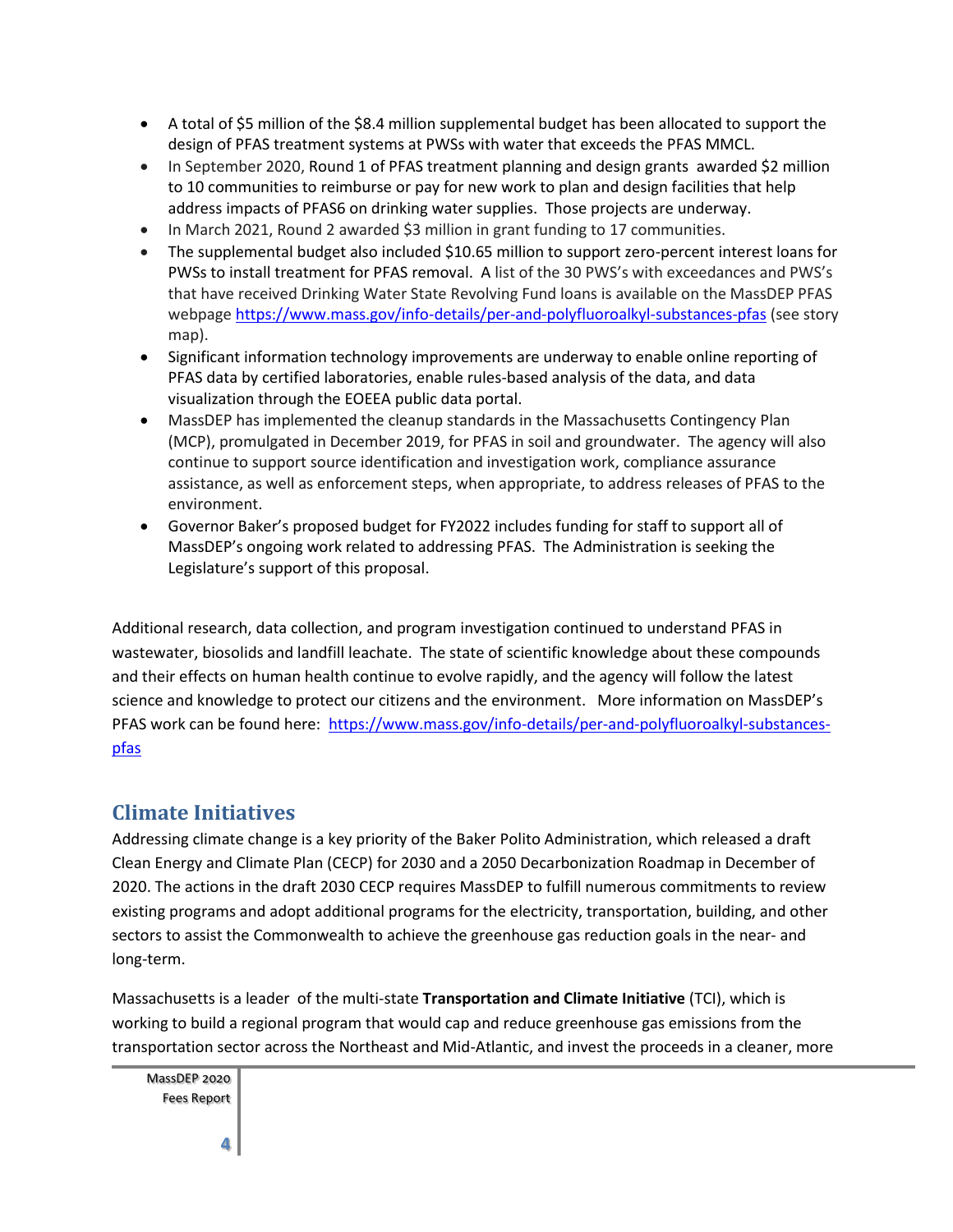resilient, and more equitable low-carbon transportation system. Announced in a **[December 2018 Press](https://www.mass.gov/news/commonwealth-joins-regional-states-to-reduce-transportation-emissions)  [Release](https://www.mass.gov/news/commonwealth-joins-regional-states-to-reduce-transportation-emissions)**, Massachusetts joined with eight states (Connecticut, Delaware, Maryland, New Jersey, Pennsylvania, Rhode Island, Vermont, Virginia) and Washington, DC in a new effort to develop a regional policy for low-carbon transportation. As part of the effort, **[the jurisdictions issued a](https://www.georgetownclimate.org/files/Final_TCI-statement_20181218_formatted.pdf)  [statement](https://www.georgetownclimate.org/files/Final_TCI-statement_20181218_formatted.pdf)** describing the goal of their collaboration to:

…design a regional low-carbon transportation policy proposal that would cap and reduce carbon emissions from the combustion of transportation fuels through a cap-and-invest program or other pricing mechanism… [and]… to complete the policy development process within one year, after which each jurisdiction will decide whether to adopt and implement the policy.

While the overall goal is to reduce the far-reaching climate impacts of vehicles and fuels, Massachusetts is particularly focused on delivering benefits to communities that are under-served by current transportation options and disproportionately burdened by pollution.

Program development work has included local Massachusetts outreach and regional collaboration.

- In 2019, eleven regional workshops were held in Massachusetts to engage with the public and seek input on a draft TCI program framework. Interested individuals were also encouraged to **[provide feedback using the online portal on the TCI website](https://www.transportationandclimate.org/main-menu/tci-regional-policy-design-stakeholder-input-form)**.
- A TCI draft program framework for a regional policy was released in October 2019 available here: **[Transportation and Climate Initiative \(TCI\)](https://www.transportationandclimate.org/main-menu/tcis-regional-policy-design-process-2019)**. Following the release of the draft framework, the participating jurisdictions began working on a draft Memorandum of Understanding.
- In December 2019, TCI released and invited public input on the **[draft Memorandum of](https://www.transportationandclimate.org/sites/default/files/FINAL%20TCI_draft-MOU_20191217.pdf)  [Understanding,](https://www.transportationandclimate.org/sites/default/files/FINAL%20TCI_draft-MOU_20191217.pdf)** along with estimates of environmental and health benefits, building on the Draft Program Framework.
- In December 2020, Massachusetts along with Connecticut, Rhode Island and the District of Columbia became the first jurisdictions to sign the final Memorandum of Understanding launching the Transportation and Climate Initiative Program (TCI-P). In addition, eight other Northeast, Mid-Atlantic, and Southeast states the other TCI jurisdictions signed [a statement](https://www.transportationandclimate.org/sites/default/files/TCI%20Next%20Steps%2012.20.pdf) indicating their commitment to continue supporting the development of the program.

#### **Recycling and the Solid Waste**

The recycling and solid waste disposal markets have been under stress in recent years from rising costs for recycling, changing international markets, decreased landfill capacity and the COVID – 19 pandemic of 2020. MassDEP is in the process of finalizing the 2030 Solid Waste Master Plan which will set out a broad vision of waste management in the Commonwealth for the next decade. The current Solid Waste Master Plan for 2010 – 2020, presented a "pathway to zero waste" and a shift in mindset to thinking of "waste" as materials or a resource to be reused. The plan highlights diverting waste from disposal as: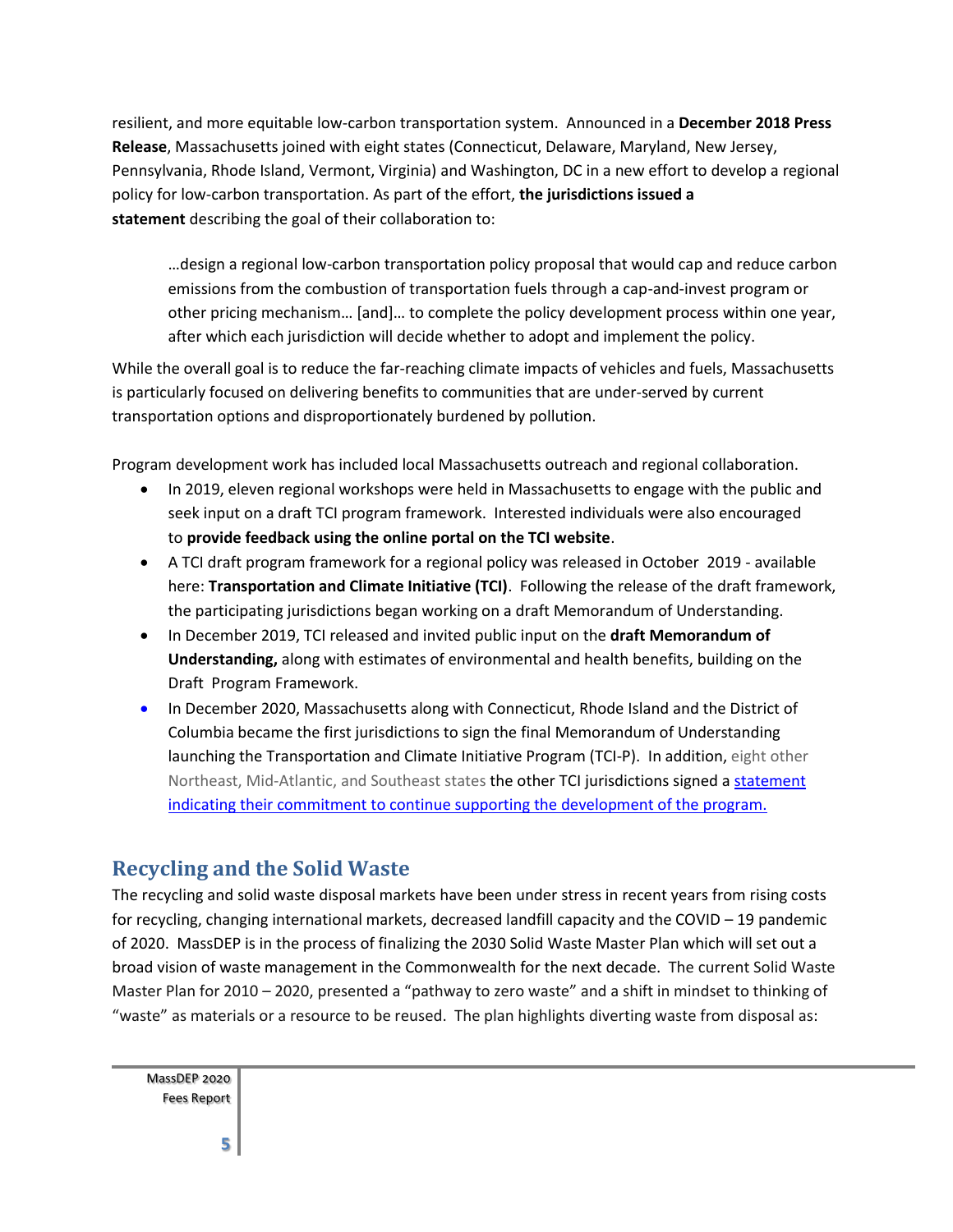- An *environmental opportunity* that will help Massachusetts reduce greenhouse gas emissions, conserve natural resources, and supplement energy conservation;
- An *economic development opportunity* that can spur the expansion of businesses and jobs in the Commonwealth, using materials diverted from waste to make new products and to compete in the global marketplace; and
- An *opportunity to reduce disposal costs* for waste generators and municipalities.

The new Master Plan will address increasingly constrained and decreasing disposal capacity in the state and region, tight capacity at materials recovery facilities, and describe support for waste reduction strategies including anaerobic digestion and composting. The Plan will also address materials banned from disposal in the trash (waste bans) and strategies to improve compliance with those requirements.

In response to some feedback received on the draft Solid Waste Master Plan when it was released for public comment in 2019, along with the advent of COVID-19, heightened focus on equity and injustice as well as the continued impacts of climate change, MassDEP developed further opportunities for input and public engagement. MassDEP held four additional virtual public meetings on the draft plan over the summer of 2020 and accepted additional public comment through September 15, 2020. The re-opened public comment period focused specifically, but not exclusively, on issues of environmental justice, climate change, and the impacts of the COVID-19 pandemic as they relate to solid waste management in Massachusetts. The final Solid Waste Master Plan will be released in 2021.

MassDEP will also continue to focus on helping municipalities confront a recycling market that has changed significantly in recent years through a variety of technical and financial assistance programs. Supporting these programs, as well as expanding recycling capacity and reducing contamination of materials to be recycled should also drive innovation in this area to move the commonwealth toward a zero-waste future. The Department is engaged in ongoing conversations with recycling processors, haulers and municipalities to fully understand the challenges faced in collecting, processing and marketing recyclable materials, and have taken a number of steps in an attempt to lessen the impact of these events – particularly during the COVID-19 pandemic. Once the Coronavirus dramatically changed the economy and everyday practices in the winter and spring of 2020, the recycling industry was also severely affected. MassDEP held regular open calls with the waste and recycling sector to answer questions and provide information during the period of restricted activities due to the pandemic.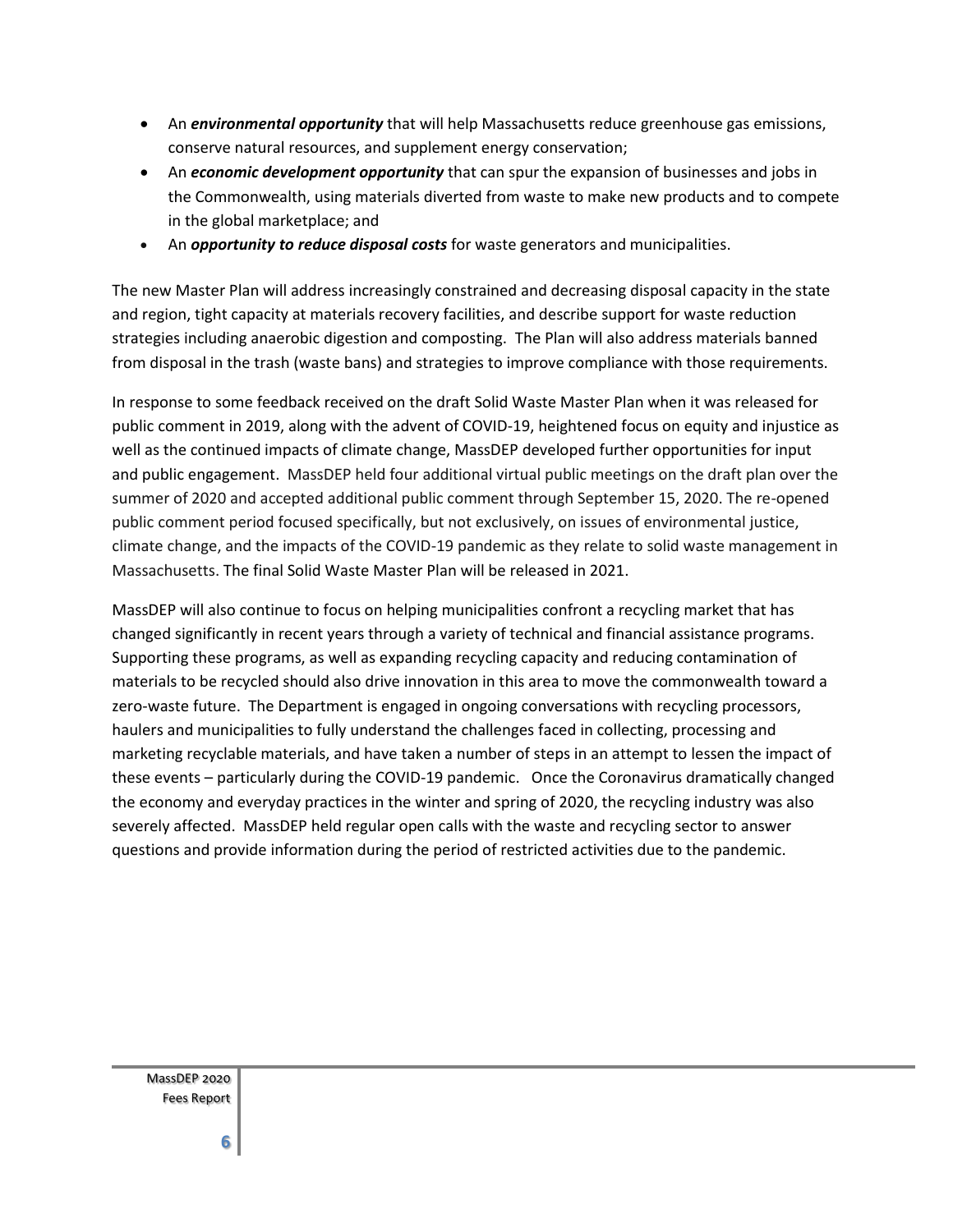### **Massachusetts' Assistance Program for Lead in School Drinking Water**

In January 2020, Governor Charlie Baker and State Treasurer Deborah Goldberg launched an expanded assistance program to help Massachusetts public schools and public childcare facilities and now also private childcare facilities voluntarily test for lead in drinking water. This program built upon the success of the original Assistance Program, which saw nearly 1,000 public schools and childcare facilities sampled from 2016-2019. Supported by a nearly \$1 million grant from the Water Infrastructure Improvements for the Nation (WIIN) Act in funding from the U.S. Environmental Protection, MassDEP works with the University of Massachusetts – Amherst and the Massachusetts Water Resources Authority to provide technical assistance to public schools and public/private childcare facilities to establish a lead in drinking water monitoring program. The technical assistance helps facilities develop a site-specific sampling plan, provide lab analysis of samples taken at taps and water fountains used for drinking and cooking, assist with the identification of fixtures with lead concentrations over the laboratory analytical testing limit of 1 part per billion (ppb), and recommend possible remedial actions.

After facilities receive their sampling results, they are encouraged to take remedial actions at any location with levels of lead above the lab testing limit and to communicate the results and short-term action plans to parents and staff. Facilities communicate this information through emails, automated informational calls, letters, website postings, printed postings, newspaper articles, and meetings. Actions taken to address lead levels include removing and replacing fixtures, using signage to indicate fixtures that are not intended to be used for drinking water, and implementing water line flushing programs.

Complementing the Expanded Assistance Program, also in January 2020, the Clean Water Trust launched its new School Water Improvement Grant (SWIG) program. SWIG covers the cost of water bottle filling stations to address detections of lead in drinking water at eligible public schools. The pilot funding round in Spring 2020 consisted of an initial \$1 million (out of a total of \$5 million).

From January through June 2020, the MassDEP Expanded Assistance Program accepted 88 schools and childcare facilities into the program. Interest and participation in the program was greatly affected by pandemic related impacts. The SWIG program accepted 37 school districts into its pilot funding round and in April 2020 awarded grants for the purchase and installation of 319 water bottle filling stations.

More information on the Expanded Assistance Program is available at [https://www.mass.gov/assistance-program-for-lead-in-school-drinking-water.](https://www.mass.gov/assistance-program-for-lead-in-school-drinking-water)

#### **Innovation: Develop a Cutting-Edge Information Technology System**

The COVID-19 pandemic and changes to work practices have confirmed the importance of online resources and accessible technology systems. MassDEP will continue working with the Executive Office of Energy and Environmental Affairs (EOEEA) in transforming its current information technology system and building a new enterprise-wide framework for information management. The Energy and Environmental Information and Public Access System (EIPAS) is currently constructed to support the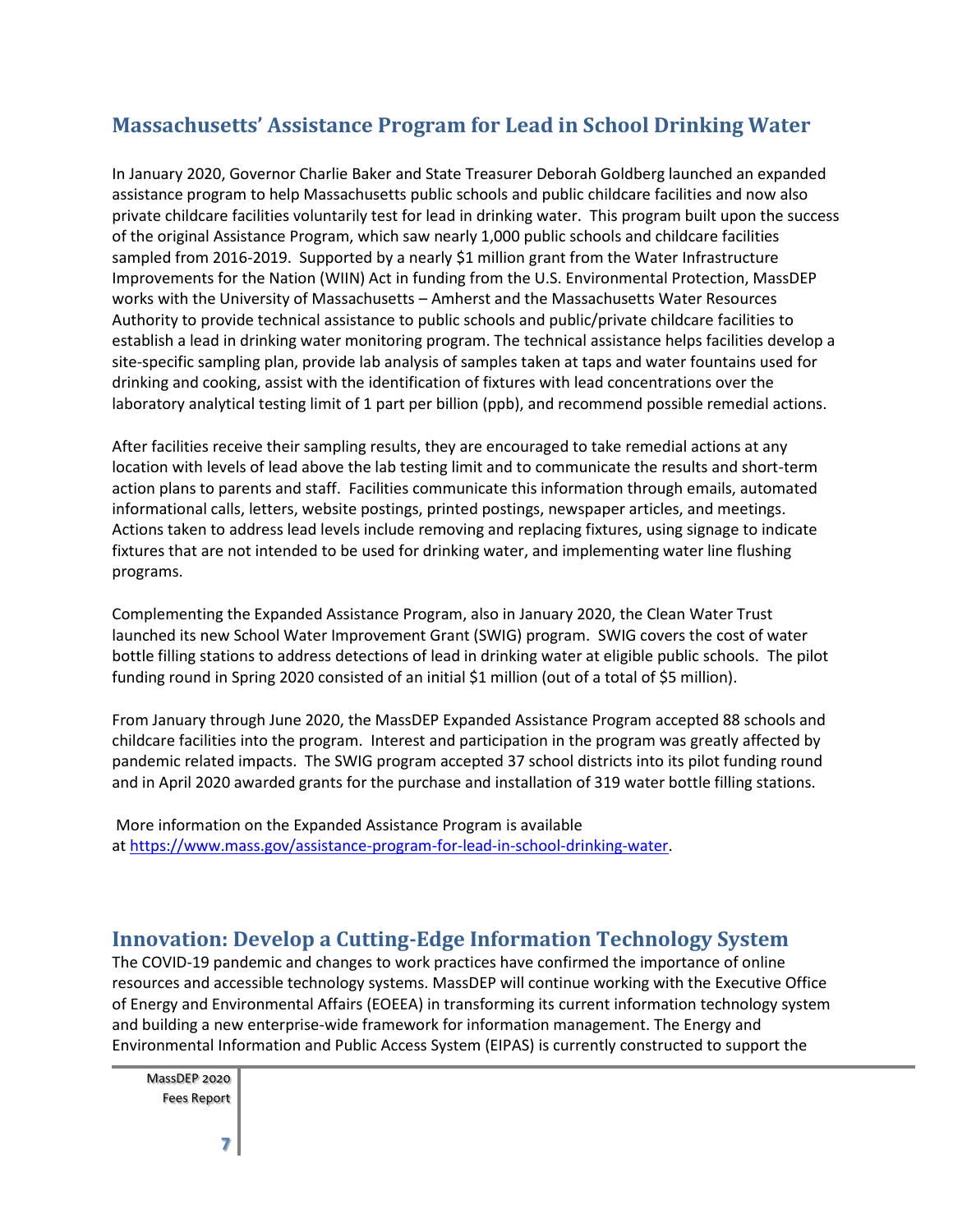technology needs of EOEEA's agencies and allow them to better serve customers and the public by maximizing the effectiveness through better use of shared data and online tools. It is able to provide secretariat and agency-wide features such as:

- paperless online permitting,
- online portals providing detailed information about regulated entities, permits, inspection and enforcement activities and environmental test results to citizens online,
- greatly expand agency efficiency through technology -assisted tools such as rules-based processing and data visualization tools to assist with compliance screening of reports, data, remote monitoring data, and sensors.

Fundamental system design work and construction of the permitting platform has been completed, and on-line permitting is now available for 195 permits/licenses /notifications with approximately 130 more permits/licenses/notifications to be implemented online by June 2022. Other complementary modules to improve compliance and enforcement processes, automating selected data and report screening and providing additional data to citizens and regulated entities are planned to be added to the EIPAS system or improved over the next several years. This year MassDEP will enhance our use of information management systems to make our compliance and enforcement efforts more efficient and effective. For example, MassDEP is:

- Using digital mapping and data visualization tools to compliment data analysis and communication;
- Continuing development of automated methods of data analysis through rules-based processing of regulated entity environmental monitoring data;
- Starting development of redesigned compliance and enforcement module for MassDEP staff; and
- Undertaking information management activities to support the PFAS program described in the previous paragraph, including online submission of data, rules-based processing of the submitted data, and an online portal for citizens to view the submitted data.

#### **New Legislative Initiatives**

MassDEP followed legislation in SFY 2020 that included direction for the agency to establish new or expanded regulatory programs for overseeing the use of chemicals used as flame retardants, and public notification of sewer and stormwater overflows from wastewater systems. Those bills passed and were signed into law in December 2020, and MassDEP is working on implementing the new requirements and developing regulations for these new programs.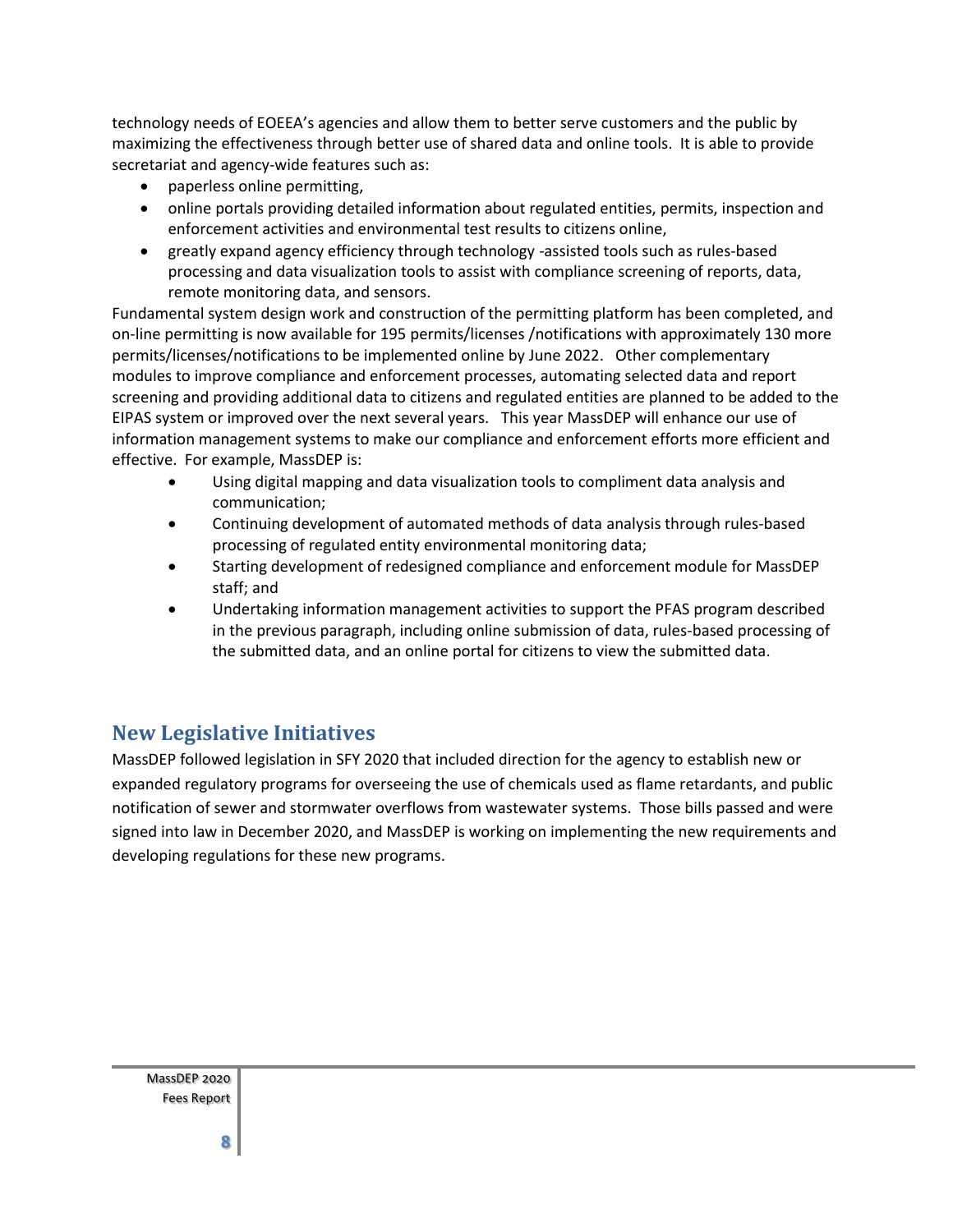## **III. By the Numbers: MassDEP Permitting, Compliance and Enforcement in FY 2020\***

|                                  | PIMS and Accela Timely Action Permit Application Fees and Activity** |                |  |
|----------------------------------|----------------------------------------------------------------------|----------------|--|
|                                  | <b>FY 2019</b>                                                       | <b>FY 2020</b> |  |
| Applications received            | 2,223                                                                | 2,089          |  |
| Total revenue                    | \$1.49 million                                                       | \$1.23 million |  |
| Final determinations issued      | 2,085                                                                | 2,032          |  |
| Refunds for missed timelines     | 0                                                                    |                |  |
| Dollar value of timeline refunds | 0                                                                    | \$525          |  |

|                                | <b>Applications</b><br><b>Completed</b> | Approved | <b>Denied</b>            | Withdrawn   |
|--------------------------------|-----------------------------------------|----------|--------------------------|-------------|
| Air Quality                    | 111                                     | 96       | 0                        | 15          |
| Waste Site Cleanup             | 0                                       | 0        | 0                        | $\mathbf 0$ |
| Hazardous Waste                | 200                                     | 194      | $\mathbf 0$              | 6           |
| Lab Certifications             | 25                                      | 21       | $\mathbf 0$              | 4           |
| Solid Waste                    | 236                                     | 225      | 1                        | 10          |
| <b>Watershed Management</b>    | 434                                     | 430      | $\mathbf 0$              | 4           |
| <b>Water Pollution Control</b> | 99                                      | 95       | $\mathbf 0$              | 4           |
| <b>Water Supply</b>            | 555                                     | 546      | $\overline{0}$           | 9           |
| Wetlands & Waterways           | 372                                     | 347      | $\overline{\phantom{a}}$ | 23          |
| <b>Total - All Programs</b>    | 2,032                                   | 1,954    | 3                        | 75          |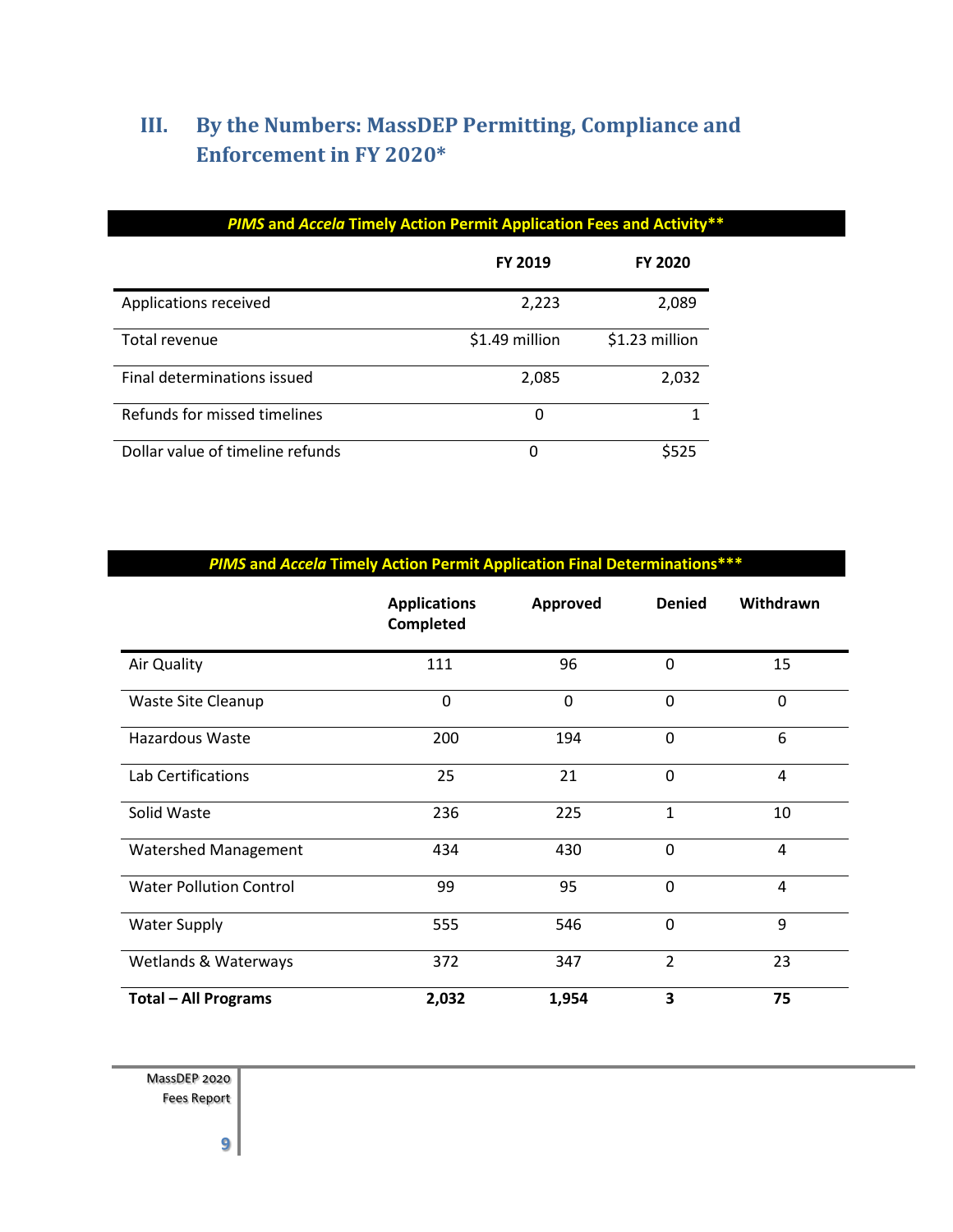#### **Timely Action Fees Collected Under 310 CMR 4.00**

|                                            | FY 2019        | <b>FY 2020</b> |  |
|--------------------------------------------|----------------|----------------|--|
|                                            |                |                |  |
| Annual Compliance Fees*****                | \$10.8 million | \$10.8 million |  |
| Chapter 21E Annual Compliance Fees*****    | \$3.8 million  | \$2.7 million  |  |
| All Permit Application Fees*****           | \$2.9 million  | \$2.5 million  |  |
| <b>Wetlands Notices of Intent</b>          | \$1.7 million  | \$1.6 million  |  |
| <b>Total Timely Action Fees Collected:</b> | \$19.2 million | \$17.6 million |  |

|                                    | <b>Compliance and Enforcement Activity</b> |                |  |  |
|------------------------------------|--------------------------------------------|----------------|--|--|
|                                    | <b>FY 2019</b>                             | <b>FY 2020</b> |  |  |
| Compliance Inspections             | 6,156                                      | 4,921          |  |  |
| Lower Level Enforcement            | 2423                                       | 2008           |  |  |
| Higher Level Enforcement****       | 650                                        | 518            |  |  |
| <b>MassDEP Penalties Assessed</b>  | \$2.3 million                              | \$2.4 million  |  |  |
| <b>MassDEP Penalties Collected</b> | \$1.5 million                              | \$1.9 million  |  |  |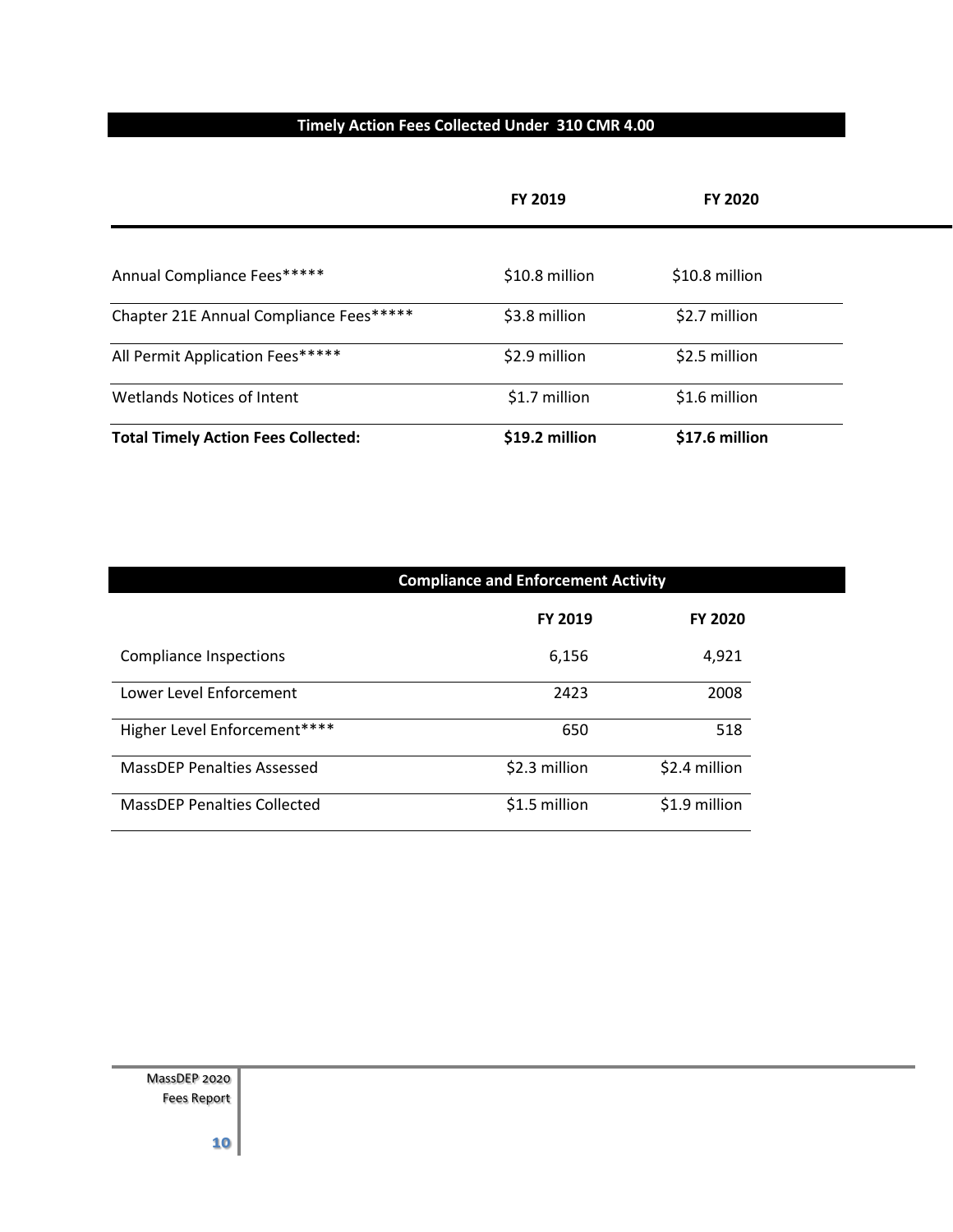#### **Special Projects Permitting and Oversight Fund**

For certain permit applications that need specialized attention or action due to project size, complexity, or technical difficulty, or where proposed projects serve significant public interests and offer opportunities to restore, protect, conserve, or enhance natural resources, an alternative timeline and fee structure may be required. Pursuant to Section 40 of Chapter 149 of the Acts of 2004, revenue derived from these projects is deposited into the Special Projects Permitting and Oversight Fund. During Fiscal Year 2020, the following active projects met these criteria:

| <b>Total</b>               |                  |                            |               |                                  |
|----------------------------|------------------|----------------------------|---------------|----------------------------------|
| <b>Total FY20</b><br>Costs | Project<br>Costs | <b>Receipts to</b><br>Date | Permit        | <b>FY 20</b><br>Permit<br>Volume |
| \$2,096,292                | \$17,322,487     | \$21,163,163               |               |                                  |
|                            |                  |                            |               |                                  |
| \$665,875                  | \$13,932,070     | \$17,017,282               |               |                                  |
| \$1,384,974                | \$3,205,512      | \$4,000,000                |               |                                  |
| \$27,357                   | \$125,081        | \$67,795                   |               |                                  |
| \$1,249                    | \$7,584          | \$7,425                    |               |                                  |
| \$1,983                    | \$7,325          | \$28,600                   |               |                                  |
| \$4,632                    | \$18,410         | \$7,960                    |               |                                  |
| \$1,446                    | \$17,730         | \$26,001                   |               |                                  |
| \$8,776                    | \$8,776          | \$8,100                    |               |                                  |
|                            | <b>Incurred</b>  | <b>Incurred</b>            | $9 - 21 - 20$ | Code                             |

*\* Permitting, compliance, and enforcement counts and dollar amounts for prior fiscal years may vary from figures previously reported due to post-report data reconciliation.*

\_\_\_\_\_\_\_\_\_\_\_\_\_\_\_\_\_\_\_\_\_\_\_\_\_\_\_\_\_\_\_\_\_\_\_\_\_\_\_\_\_\_\_\_\_\_\_\_\_\_\_\_\_\_\_\_\_\_\_\_\_\_\_\_\_\_\_\_\_\_\_\_\_\_\_\_\_\_

*\*\* PIMS and Accela Timely Action Permit Application volumes are only for those permit categories tracked in MassDEP's Permit Information Management System (PIMS) and in Accela, MassDEP's on-line permitting application*